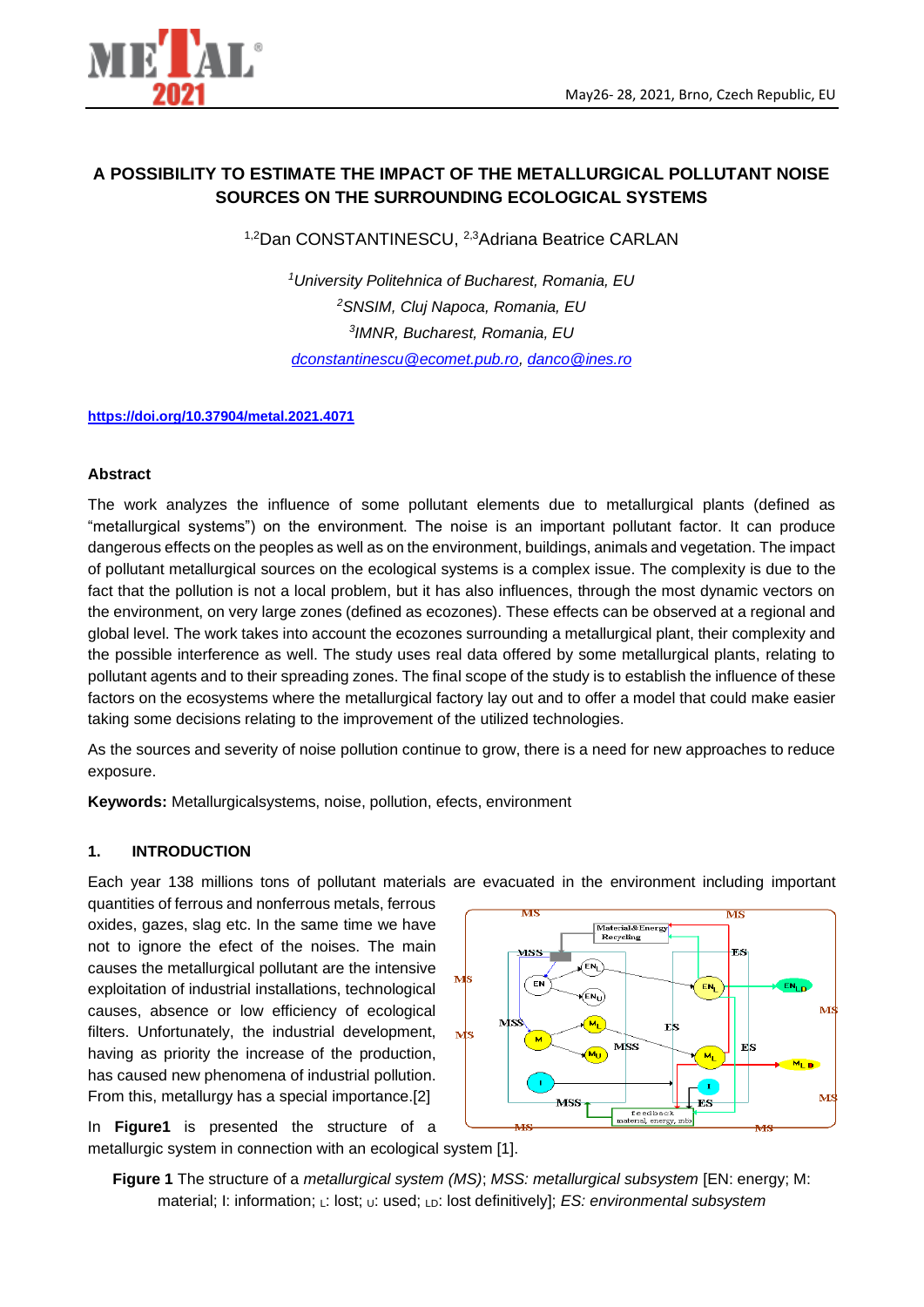

The potential pollutant products, including the noise polutant, represent *second degree* of pollution, as they do not affect the pollutant potential of the metallurgic subsystem (MS).

## **2. METHODOLOGY AND ORGANIZATION OF THE RESEARCHES**

The study methodology is focused on two directions: the establishing of the indicators to analyze the pollution due to a metallurgical system and the estimation of the impact of the noise pollutants on surrounding ecosystem, including the effect on the peoples, animals, and buildings.

For example, in order to analyze a continuous casting line as system (CAROBIL=casting and rolling of the billets) it is necessary to consider it as composed by three systems: S1, S2 and S3 (**Figure 2**).



**Figure 2** CAROBIL technologicalsystem

**Figure 3** represents the metallurgical system named "CAROBIL", composed by three secondary systems, subsystems and components.



**Figure3** CAROBIL – systems, subsystems, components and connectionwiththe environment system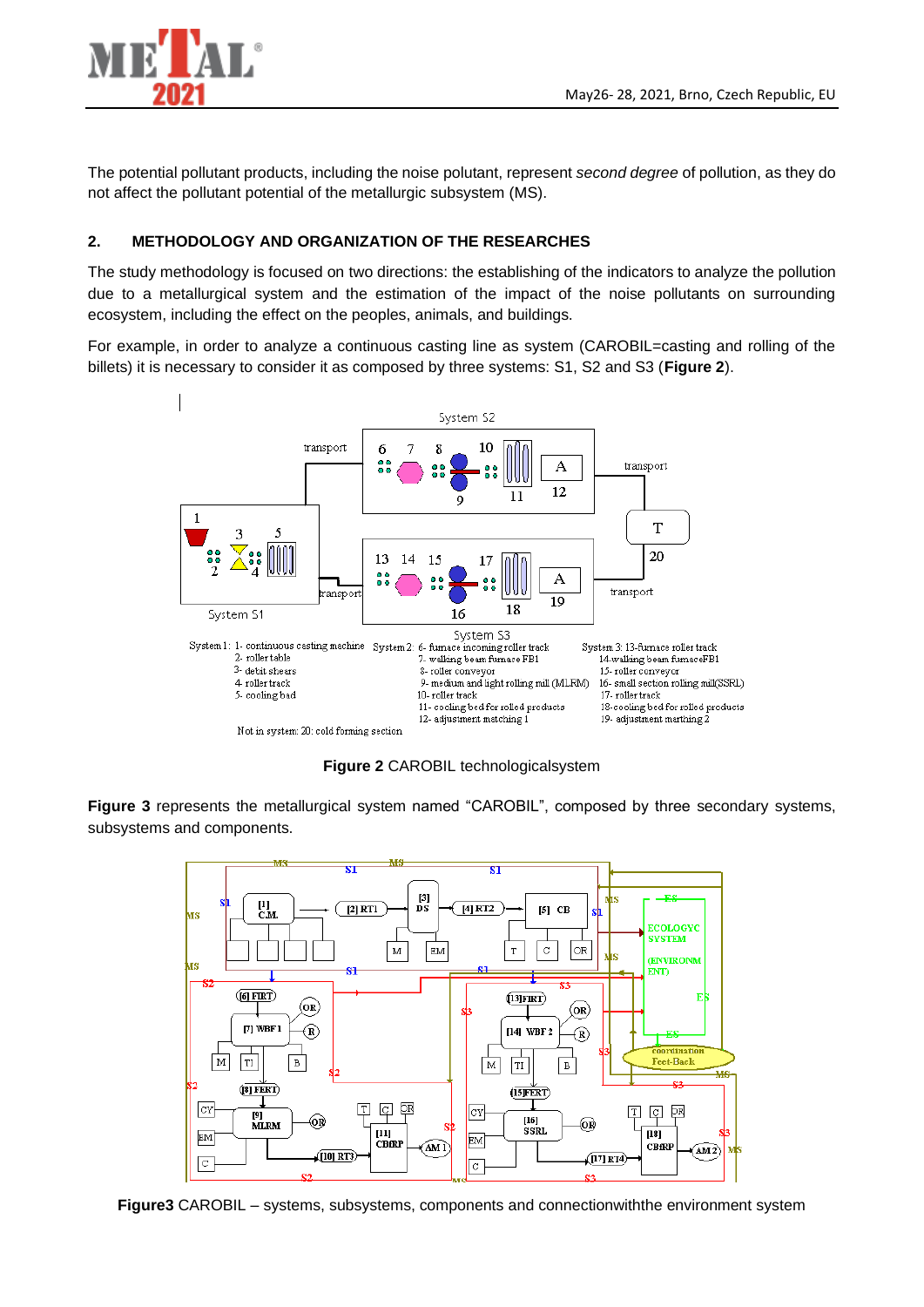

In **Figure 3**, there are the following notations: MS: Metallurgical system (CAROBIL); ES: Ecological system; the numbers and notations correspond to **Figure 2**; notation for components are: M- mechanic component; EM- electric motor; T- transport component; C- cooling; OR- metallic oxide recuperation; TI- thermal isolation; B- burners; R- heat recuperation; CY- cylinder of rolling mill; WBF- walking beam furnace; FIRT- furnace incoming roller track; FERT- furnace exit roller track; CBfRP- cooling bet for rolled products.

To analyze the system, it is necessary to have in view that each subsystem is composed by "components". It can be energetic, material or informational connections between components or directly between a component and a subsystem.

## **3. RELATION REGARDING THE ACOUSTIC VIBRATION**

The noise can be introduced as acoustical vibration without very clear defined components, unpleasant sound. The velocity [3] of the sound can be established with the relations:

in the gazes (air):

$$
v = \sqrt{\frac{1}{K \rho}} = \sqrt{\frac{\gamma \rho_0}{\rho}};
$$
\n(1)

where:  $K -$  adiabatic compressive, m kg<sup>-1.</sup>s<sup>2</sup>

 $p -$  density of the environment temperature, kg m<sup>-3</sup>

 $p_0$  – density at the normal temperature, kg m<sup>-3</sup>

 $\gamma=\frac{c_p}{a}$  $\frac{c_p}{c_v}$  – the ratio between the mass thermal capacity

Bell: no dimensional unit used for the comparison of the values of the acoustic powers. (1dB=0.1 Bell)

|  |  |  |  |  | Table 1 Noise intensity in some thermal aggregate |
|--|--|--|--|--|---------------------------------------------------|
|--|--|--|--|--|---------------------------------------------------|

| Thermal aggregate          | <b>Noise intensity</b> |  |
|----------------------------|------------------------|--|
| Steel making furnace       | 100dB                  |  |
| AC electric arc furnace    | 120 db                 |  |
| Plasma furnace for steel   | 92 dB                  |  |
| DC arc furnace             | 92 dB                  |  |
| Crucible induction furnace | 110 dB                 |  |
| Acidic converters          | 110 dB                 |  |

In the case of solid bodies, the noise velocity is [3]:

$$
v_{long} = \sqrt{\frac{E(1-v)}{\rho(1-v-2y^2)}}\tag{2}
$$

is the longitudinal speed

$$
v_{trans} = \sqrt{\frac{E}{\rho(1+v)}} = \sqrt{\frac{G}{\rho}}
$$
 (3)

is the transversal speed.

The sound velocity, experimental, for some media of noise transfer is presented in table 2 and figure 4.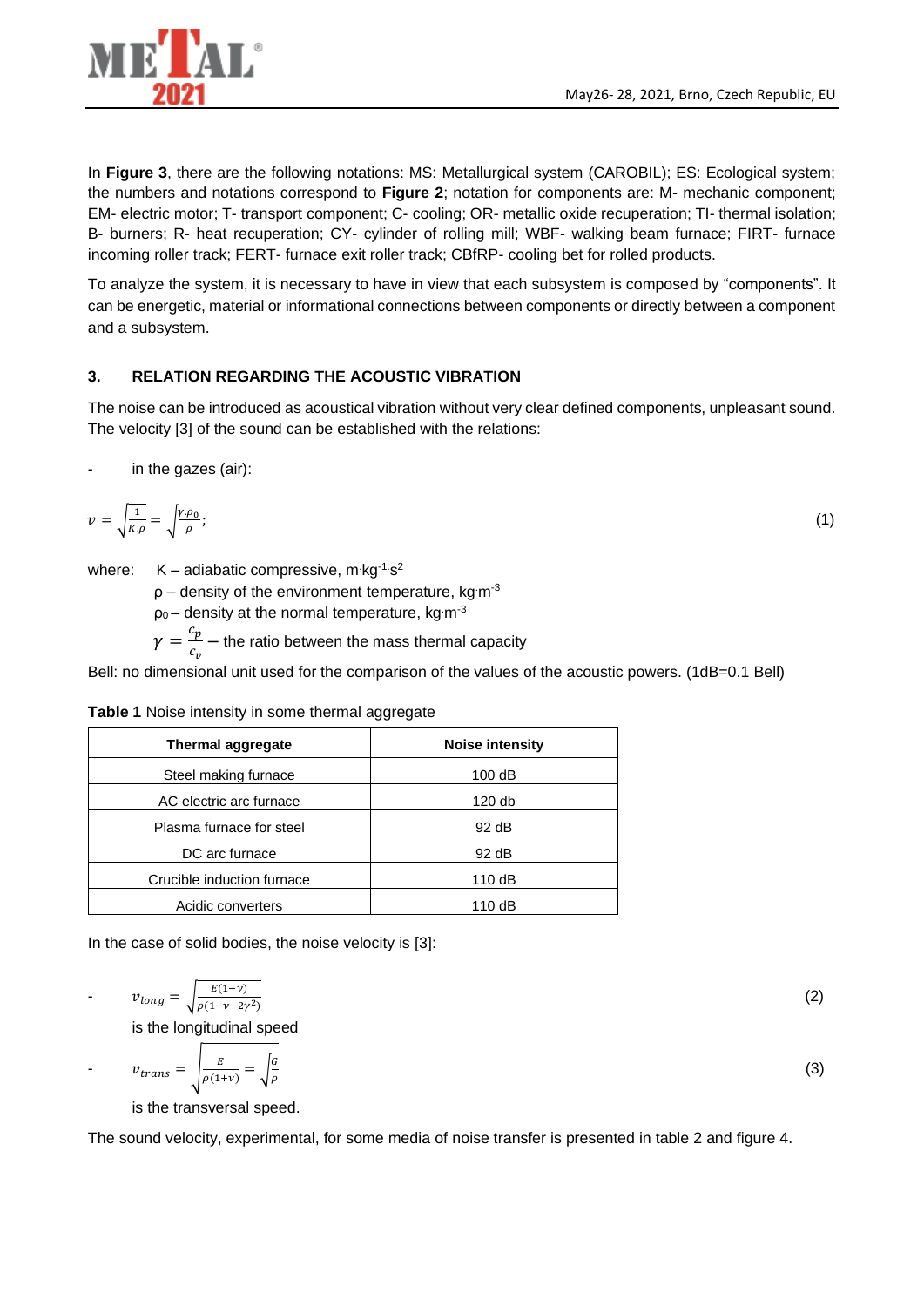

### **4. EUROPEAN COMMISSION AND THE PROTECTION AGAIN THE NOISE**

In the EU, more than 100 million citizens are affected by noise levels above 55 dB (a threshold at which negative effects on human health can be observed) [4]. Road traffic is the most prominent source for such noise, followed by noise from railways, airports and *industry.*

| Media (material) | Temperature, °C           | Noise velocity, m/s |
|------------------|---------------------------|---------------------|
| Air              | 500                       | 558                 |
| Air              | 20                        | 344                 |
| Air              | 0                         | 331                 |
| Air              | $-20$                     | 319                 |
| CO <sub>2</sub>  | 100                       | 297                 |
| CO <sub>2</sub>  | 18                        | 265                 |
| Water            | 25                        | 1197                |
| Sea water        | 15                        | 1498                |
| <b>Steel</b>     | depending on the category | $5050 - 6100$       |
| <b>Aluminum</b>  | depending on the category | $5240 - 6400$       |
| Copper           | depending on the category | 3580 - 4606         |

**Table 2** Noise velocity in some materials media [3]





This means that around 14 million citizens are annoyed by environmental noise and around 6 million sleep disturbed [3]. This is associated with an estimated 70 000 hospital admissions and 16 000 premature deaths per year(Source: European Commission (2017) [4].

In **Figure 5**, there are presented the distribution of the noise sources and the population it affects.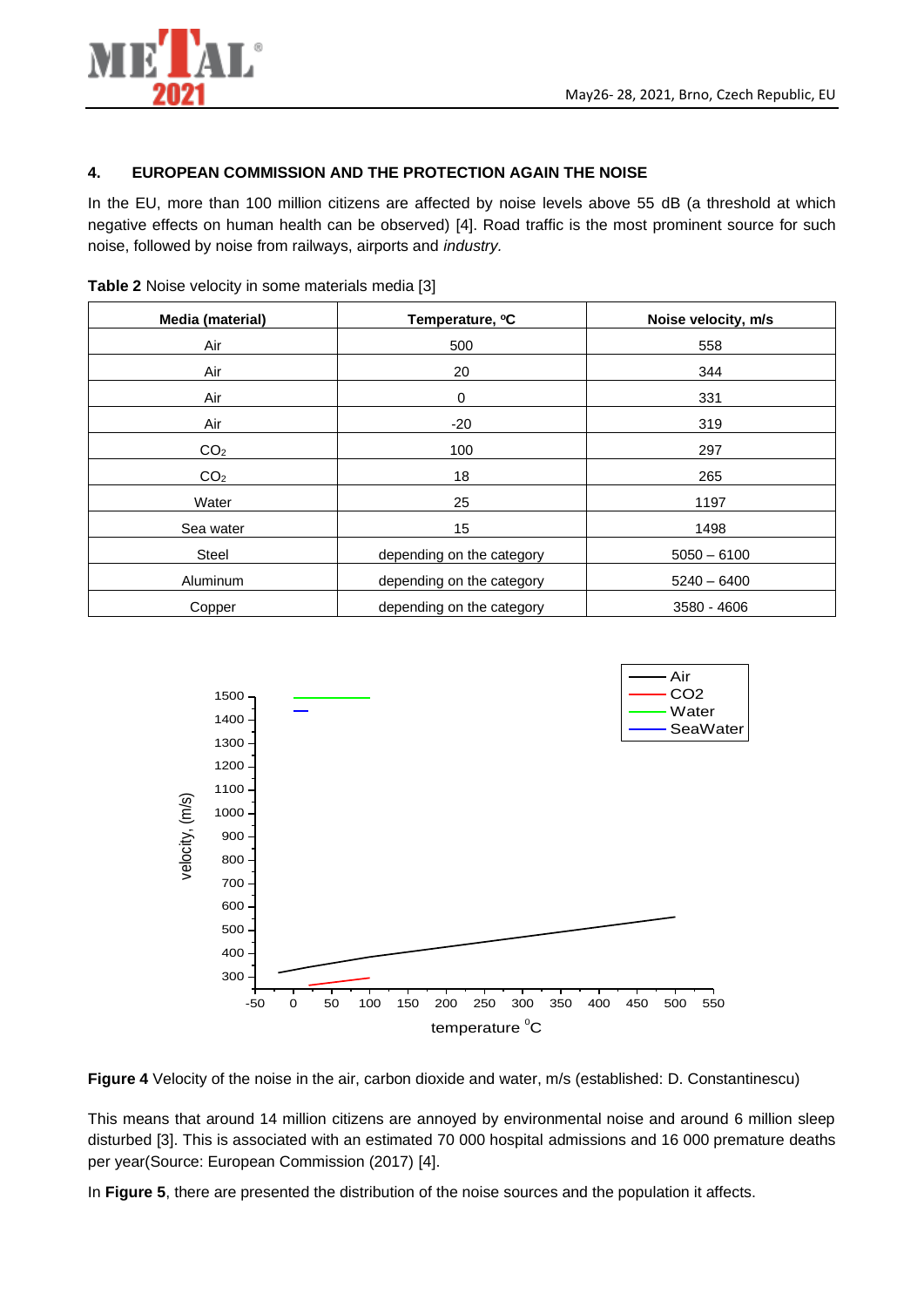



**Figure 5** Distribution of European population exposed to sound levels above 55dB by noise sources (Source: adapted from Blokland and Peeters (2016) and based on noise mapping data from EEA (2014), extrapolated to 100% coverage over Europe.





**Figure 6** The pyramid of nois induced health effects. (Sourse: EU Comission, April 2017, issue 17; adapted from Babish W, The noise/stress concept, risk assement and research meeds)

### **4. PARTICULARITIES REGARDING THE INDUSTRIAL NOISE**

Although transportation is the major contributor to environmental noise pollution, there are many other, more localized sources of environmental noise, such as industrial sites, metallurgical sites (**Figure 7**), construction sites, landfills and even wind turbines.



**Figure 7** Salzgitter AG adds low CO2 steel grades to its product range (Source: Carsten Brand/Salzgitter Industrial-type noise can cause particular annoyance due to its intermittent and low-frequency nature (Murphy and King, 2014).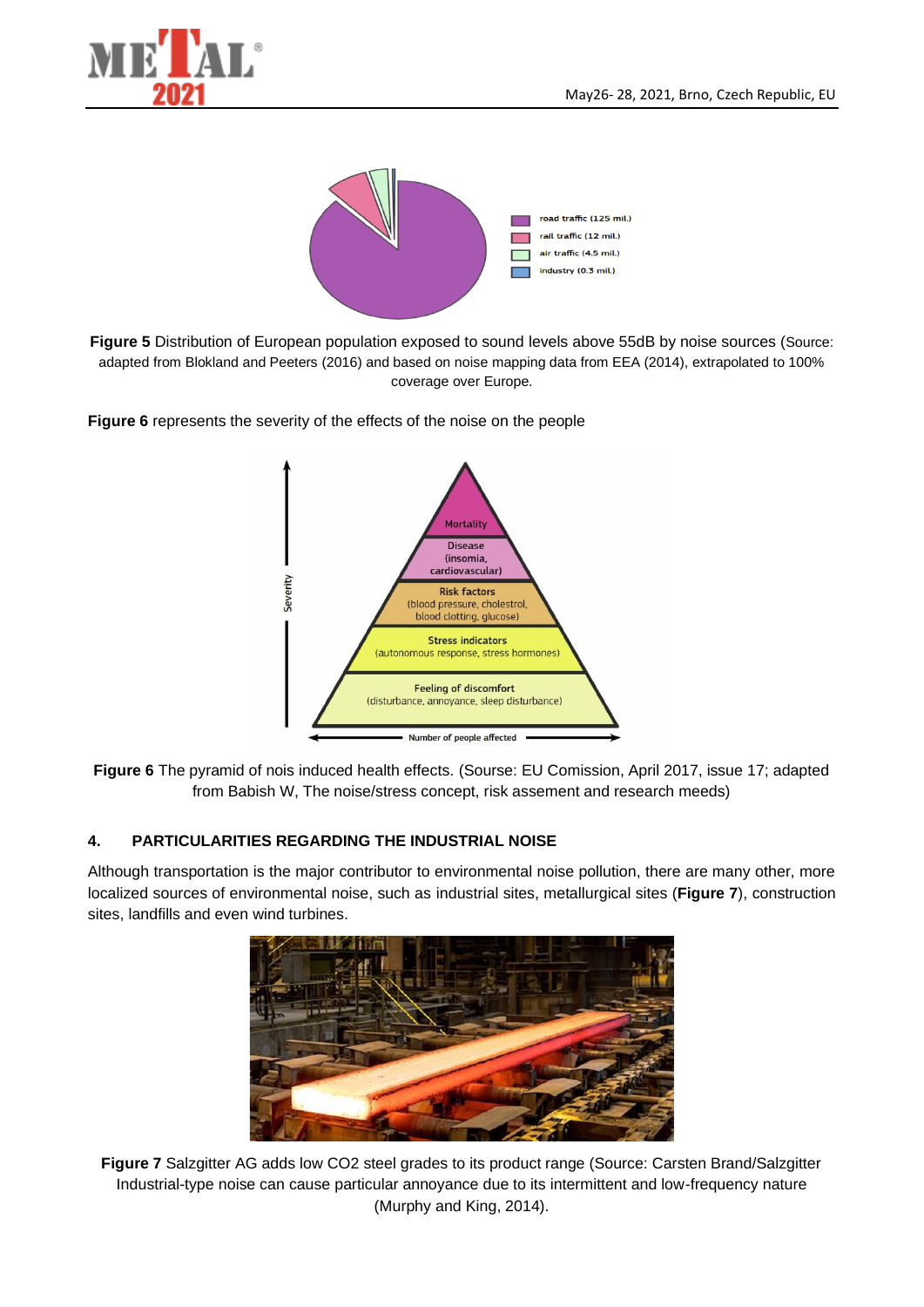

Mechanical noises, which can produce a sensation of vibration, are considered especially annoying by people. There are also more specific noise mitigation approaches for industry, including shock mounting equipment [5] and damping to reduce vibrations, acrylic glass barriers and machine guards. A more pro-active approach to noise abatement is to design machinery with reduced sound emissions. In the EU, the Outdoor Noise Directive (2000/14/EC) imposes noise limits for 22 different types of equipment and requires noise marking for a total of 57 equipment types. "Lden" is an indicator of the overall noise level during a day used to describe the discomfort associated with noise exposure. It is calculated from the indicators "Lday", "Levening", "Lnight", averaged sound levels over the periods 6am-6pm, 6pm-10pm and 10pm-6pm. In addition, a weighting of 5 dB(A) is applied in the evening period and 10 dB(A) at night, to take into account the fact that we are more sensitive to noise during these periods.



**Figure 8** Relation between the noise and the relative risk of incidences and the myocardial infarcts (representation in Origin, after "Lettre d'information de Bruit", nr.20, September 2015)

## **5. CONCLUSIONS**

Metallurgy is one of the most complex industrial branch, but also one of the most pollutants. Gazes (including "green house" gases effect), dust, solid and liquid pollutant, but also noise, are some of the most important examples.

Noise is one of the most pervasive and complex environmental pollutants, driven by a combination of factors including urbanisation, economic growth, expanding transport networks and increasing industrial output (European Environment Agency, 2014). As recognition of its public health implications grew at the end of the 20th Century, dedicated European legislation was developed and the European Environmental Noise Directive was adopted in 2002.

The best and most cost-effective approaches to noise mitigation are those at source, such an approach being also valid for industrial metallurgical activities. In conclusion, a mix of mitigation at source and noise abatement at the receiver end will be important to target noise hotspots in Europe. Although there remains room for improvement in terms of technical capability and cost-efficiency, important progress has been made in developing noise abatement technologies in recent years, which — together with robust legislation — will pave the way to a quieter Europe.